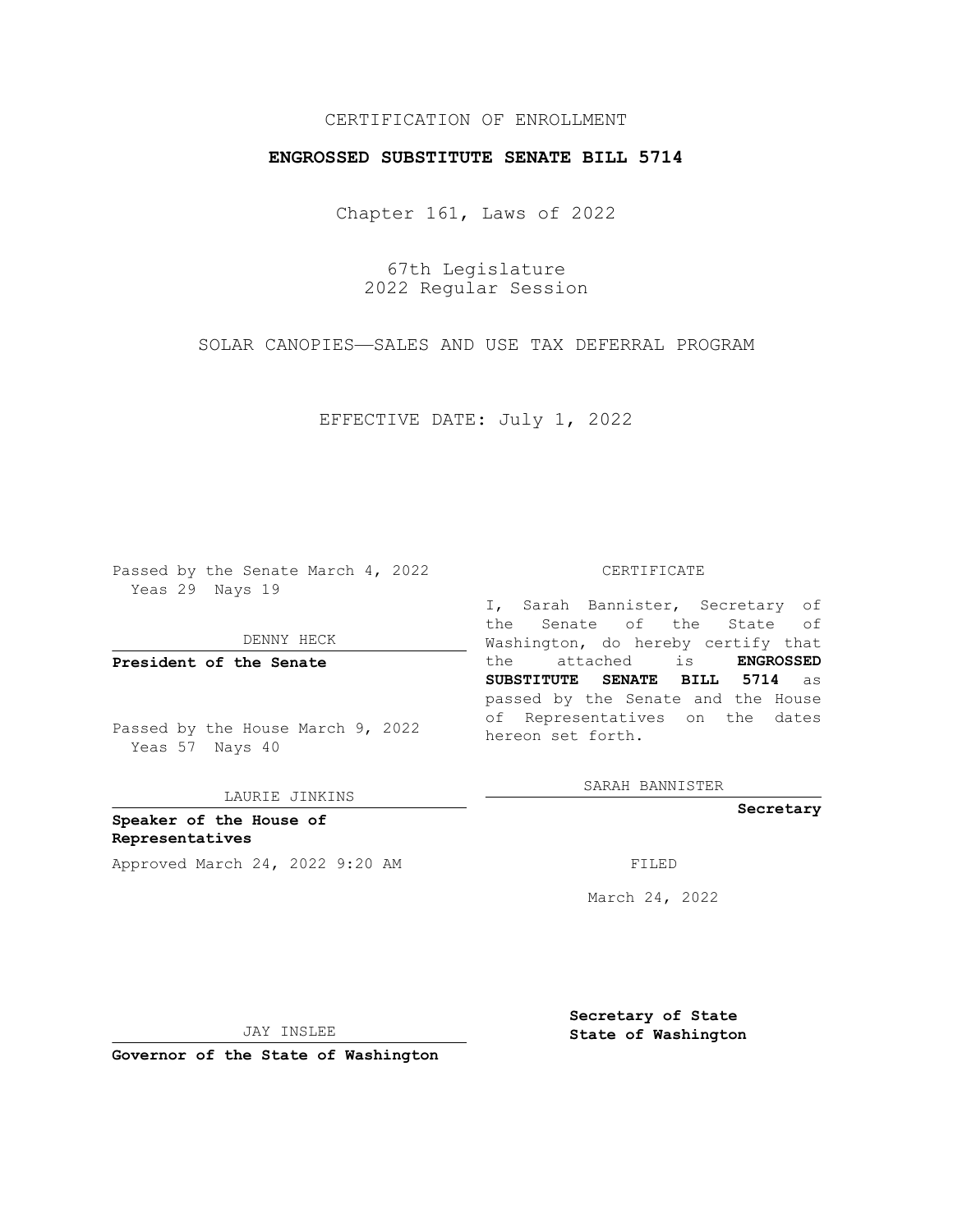## **ENGROSSED SUBSTITUTE SENATE BILL 5714**

Passed Legislature - 2022 Regular Session

**State of Washington 67th Legislature 2022 Regular Session**

**By** Senate Environment, Energy & Technology (originally sponsored by Senators Carlyle, Liias, Gildon, Lovelett, Mullet, Nguyen, and Rolfes)

READ FIRST TIME 01/28/22.

 AN ACT Relating to creating a sales and use tax deferral program for solar canopies placed on large-scale commercial parking lots and other similar areas; adding a new chapter to Title 82 RCW; and 4 providing an effective date.

BE IT ENACTED BY THE LEGISLATURE OF THE STATE OF WASHINGTON:

 NEW SECTION. **Sec. 1.** (1) The legislature finds that while Washington state has significant solar resources and increasing electricity generation from solar installations, these are concentrated in rooftop installations and in utility-scale solar projects on rural lands that could otherwise be devoted to crop lands, grazing lands, or other productive uses. A recent study estimates that in the United States about 51 percent of utility-scale solar facilities are in deserts, 33 percent are on croplands, 10 percent are in grasslands and forests, and only 2.5 percent of solar power comes from urban areas.

 (2) The legislature further finds that in urbanized areas the land devoted to transportation, both moving and parking vehicles, is substantial and becomes unavailable for additional uses. Surface parking lots that serve large commercial, industrial, and residential institutional developments present an opportunity for solar power on parking lot canopies to gain added benefits for the use of this land.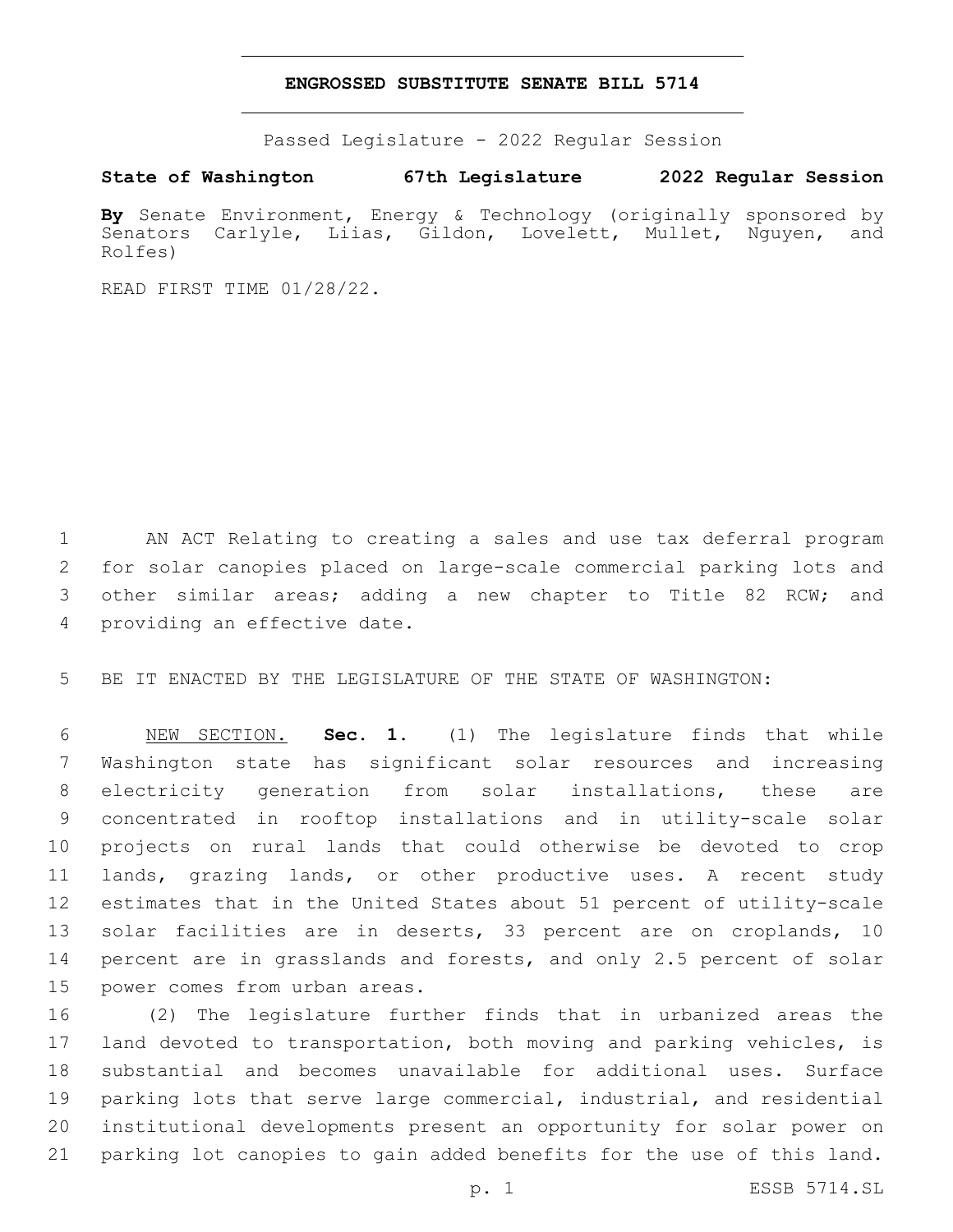Solar canopies would significantly contribute to the state's goals of reducing greenhouse gas emissions from the electricity sector and boost overall electricity supplies as the state increases the electrification of transportation and powering and heating buildings. Additionally, solar canopies provide weather protection in summer and winter to both the vehicles under the canopies and people moving from their cars into the buildings served by the parking lot.

 (3) The legislature further finds that the initial capital costs of installing solar generation on parking lot canopies will in most cases be fully amortized over time with the power generated and sold into the electricity system, but that initial capital costs may deter incorporation of installations into new projects. For these reasons, the legislature intends to provide for a deferral of state and local sales and use taxes for eligible costs of the construction of a solar 15 canopy at qualifying commercial centers.

 NEW SECTION. **Sec. 2.** The definitions in this section apply throughout this chapter unless the context clearly requires otherwise.

 (1) "Applicant" means a person applying for a tax deferral under 20 this chapter.

(2) "Eligible area" means a qualifying commercial center.

 (3) "Eligible investment project" means an investment project that is located, as of the date the application required by section 3 24 of this act is received by the department, in an eligible area.

 (4)(a) "Initiation of construction" means the date that a building permit is issued under the building code adopted under 27 RCW 19.27.031 for:

 (i) Construction of the eligible investment project, if the underlying ownership of the building vests exclusively with the person receiving the economic benefit of the deferral;

 (ii) Construction of the eligible investment project, if the economic benefits of the deferral are passed to a lessee as provided 33 in section 8 of this act; or

 (iii) Tenant improvements for the eligible investment project, if the economic benefits of the deferral are passed to a lessee as 36 provided in section 8 of this act.

 (b) "Initiation of construction" does not include soil testing, site clearing and grading, site preparation, or any other related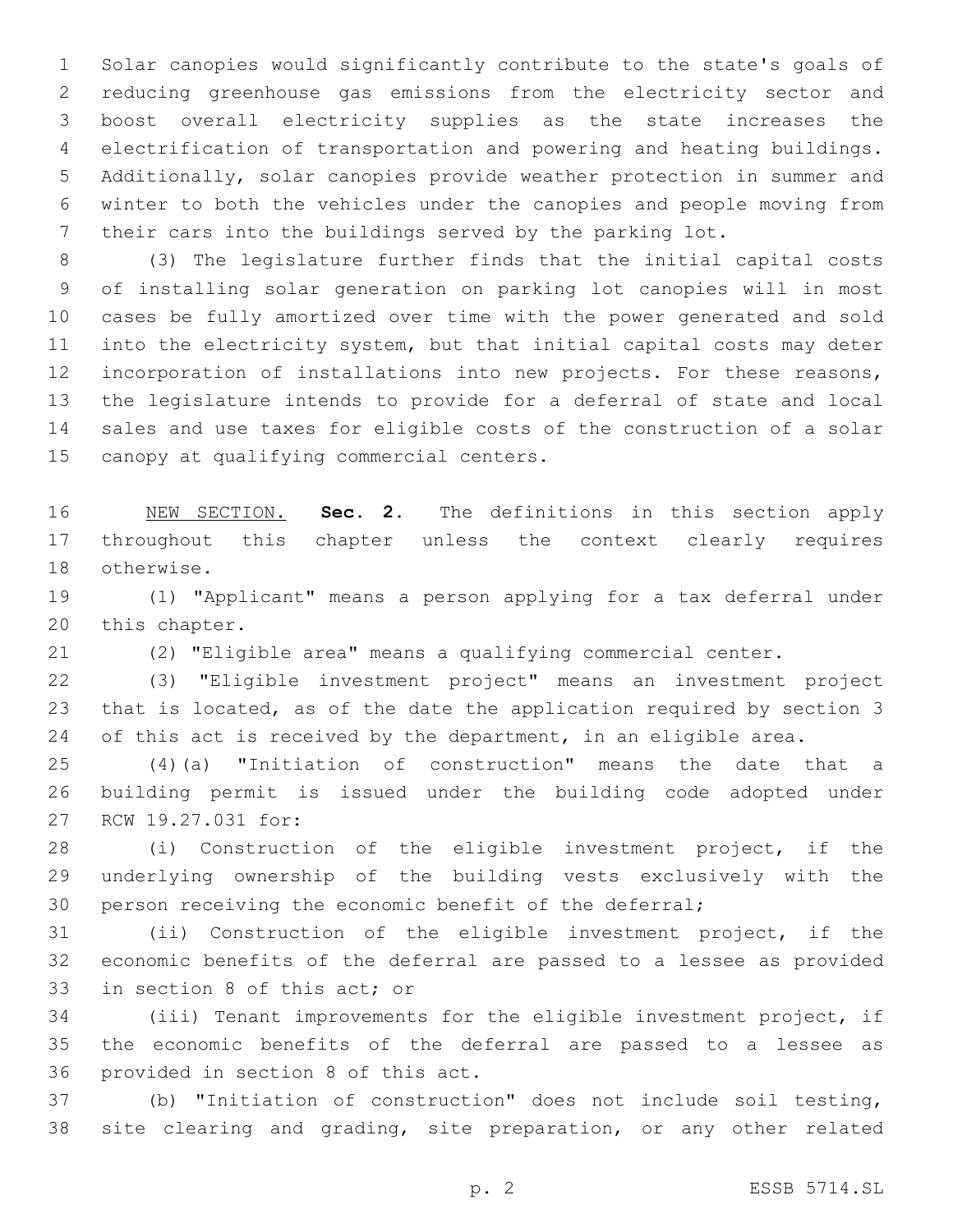activities that are initiated before the issuance of a building permit for the construction of the foundation of the building.

 (c) If the investment project is a phased project, "initiation of 4 construction" applies separately to each phase.

 (5) "Investment project" means an investment in a qualified solar canopy including labor and services rendered in the planning, 7 installation, and construction of the project.

 (6) "Meaningful construction" means an active construction site, where excavation of a building site, laying of a structure foundation, or other tangible signs of construction are taking place and that clearly show a progression in the construction process at the location designated by the taxpayer in the application for deferral. Planning, permitting, or land clearing before excavation of the building site, without more, do not constitute "meaningful 15 construction."

 (7) "Operationally complete" means the solar canopy has received its final electrical inspection and is connected to the electrical 18 grid.

(8) "Person" has the meaning given in RCW 82.04.030.

 (9) "Qualified solar canopy" means construction of a new solar canopy that has an area of at least 50,000 square feet.

 (10) "Qualifying commercial center" means a property currently used for retail, industrial, office, or other commercial purposes, containing a parking area or other area dedicated for both vehicle 25 use and placement of a solar canopy.

 (11) "Recipient" means a person receiving a tax deferral under 27 this chapter.

 (12)(a) "Solar canopy" means an elevated structure, or multiple structures, containing a solar energy system, as defined in RCW 82.16.110, with a nameplate capacity of at least one megawatt of 31 alternating current.

 (b) "Solar canopy" includes the solar energy system, power lines, and any equipment required to connect the solar canopy to the 34 electrical grid.

 NEW SECTION. **Sec. 3.** (1) Application for deferral of taxes under this chapter must be made before initiation of the construction of the investment project. The application must be made to the department in a form and manner prescribed by the department. The application must contain information regarding the location of the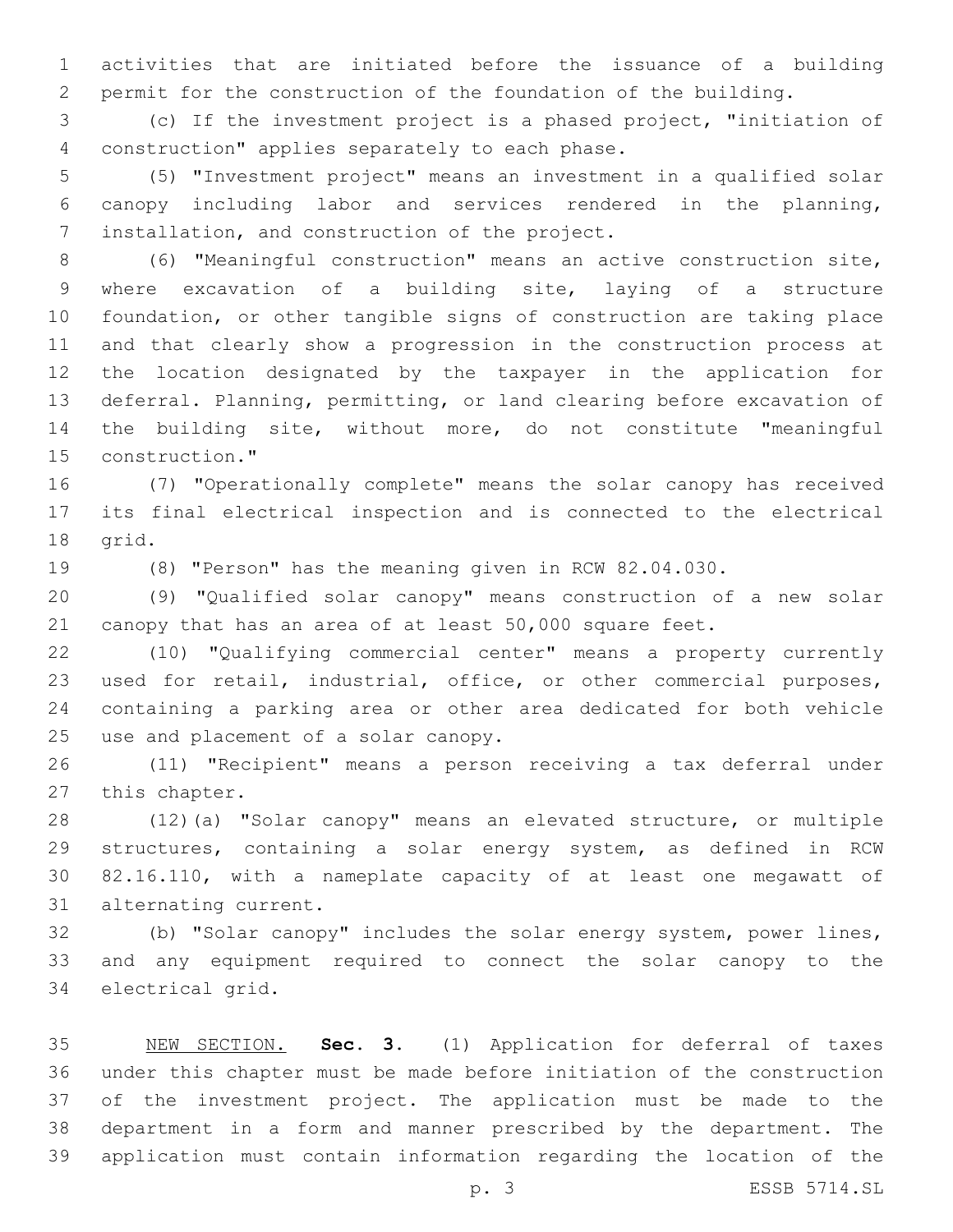investment project, estimated or actual costs, time schedules for completion and operation, anticipated nameplate capacity and use of the electricity produced by the solar canopy, and other information required by the department. The department must rule on the application within 60 days. The department must compile this information for use by the joint legislative audit and review committee in its evaluation of the tax preference under section 9 of 8 this act.

 (2) The department may not accept applications for the deferral 10 under this chapter after June 30, 2032.

 NEW SECTION. **Sec. 4.** The department must issue a sales and use tax deferral certificate for state and local sales and use taxes due under chapters 82.08, 82.12, and 82.14 RCW on each eligible investment project.

 NEW SECTION. **Sec. 5.** (1) The recipient of a deferral certificate under section 4 of this act must begin meaningful construction on an eligible investment project within one year of receiving a deferral certificate, unless construction was delayed due to circumstances beyond the recipient's control. Lack of funding is not considered a circumstance beyond the recipient's control.

 (2) If the recipient does not begin meaningful construction on an eligible investment project within one year of receiving a deferral certificate, the deferral certificate issued under section 4 of this act is invalid and taxes deferred under this chapter are due 25 immediately.

 (3) A recipient of a deferral certificate under section 4 of this act must notify the department and update the information originally provided in the application if the solar canopy, at the time of completion, will produce an amount of electricity that is less than 85 percent of the nameplate capacity originally assumed.

 (4) Each recipient of a deferral of taxes under this chapter must file a complete annual tax performance report with the department under RCW 82.32.534 for the year the solar canopy is certified as operationally complete and for the subsequent seven years. If the solar canopy ceases to be connected to the electrical grid, the annual tax performance report is no longer required beginning on the date the solar canopy was disconnected from the electrical grid.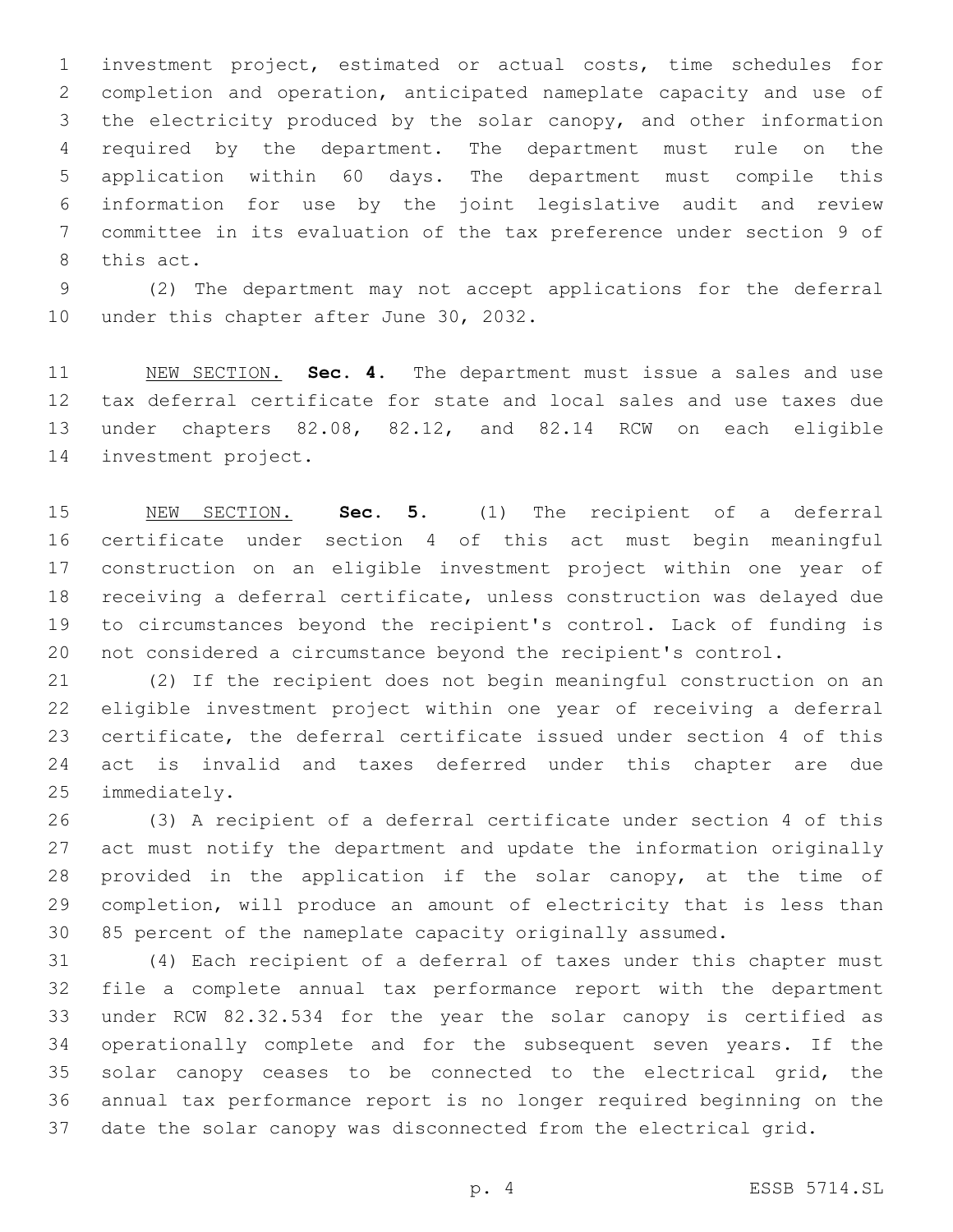NEW SECTION. **Sec. 6.** (1) Except as otherwise provided in this chapter, the recipient of the deferral under this chapter must receive a reduction of the amount of state and local sales and use tax to be repaid under this act as follows:

 (a) Fifty percent of the sales and use tax deferred, if the department of labor and industries certifies that the eligible investment project includes procurement from and contracts with women, minority, or veteran-owned businesses; procurement from and contracts with entities that have a history of complying with federal 10 and state wage and hour laws and regulations; apprenticeship utilization; and preferred entry for workers living in the area where the eligible investment project is being constructed. In the event that an eligible investment project is built without one or more of these standards, and a project developer or its designated principal contractor demonstrates that it has made all good faith efforts to meet the standards but was unable to comply due to lack of availability of qualified businesses or local hires, the department of labor and industries may certify that the developer complied with 19 one or more standards;

 (b) Seventy-five percent of the sales and use tax deferred, if the department of labor and industries certifies that the eligible investment project complies with (a) of this subsection and compensates workers at prevailing wage rates as determined by the 24 department of labor and industries; or

 (c) One hundred percent of the sales and use tax deferred, if the department of labor and industries certifies that the eligible investment project is developed under a community workforce agreement 28 or project labor agreement.

 (2)(a) The department of labor and industries must adopt 30 emergency and permanent rules to:

 (i) Define and set minimum requirements for all labor standards identified in subsection (1) of this section as well as documentation requirements and a certification process. The certification process and timeline must be designed to prevent undue delay to project 35 development; and

 (ii) Set requirements for all good faith efforts under subsection (1)(a) and (b) of this section. Requirements for all good faith efforts must be designed to maximize the likelihood that the project is completed with the standards, and include: Proactive outreach to women, minority, and veteran-owned businesses; advertising in local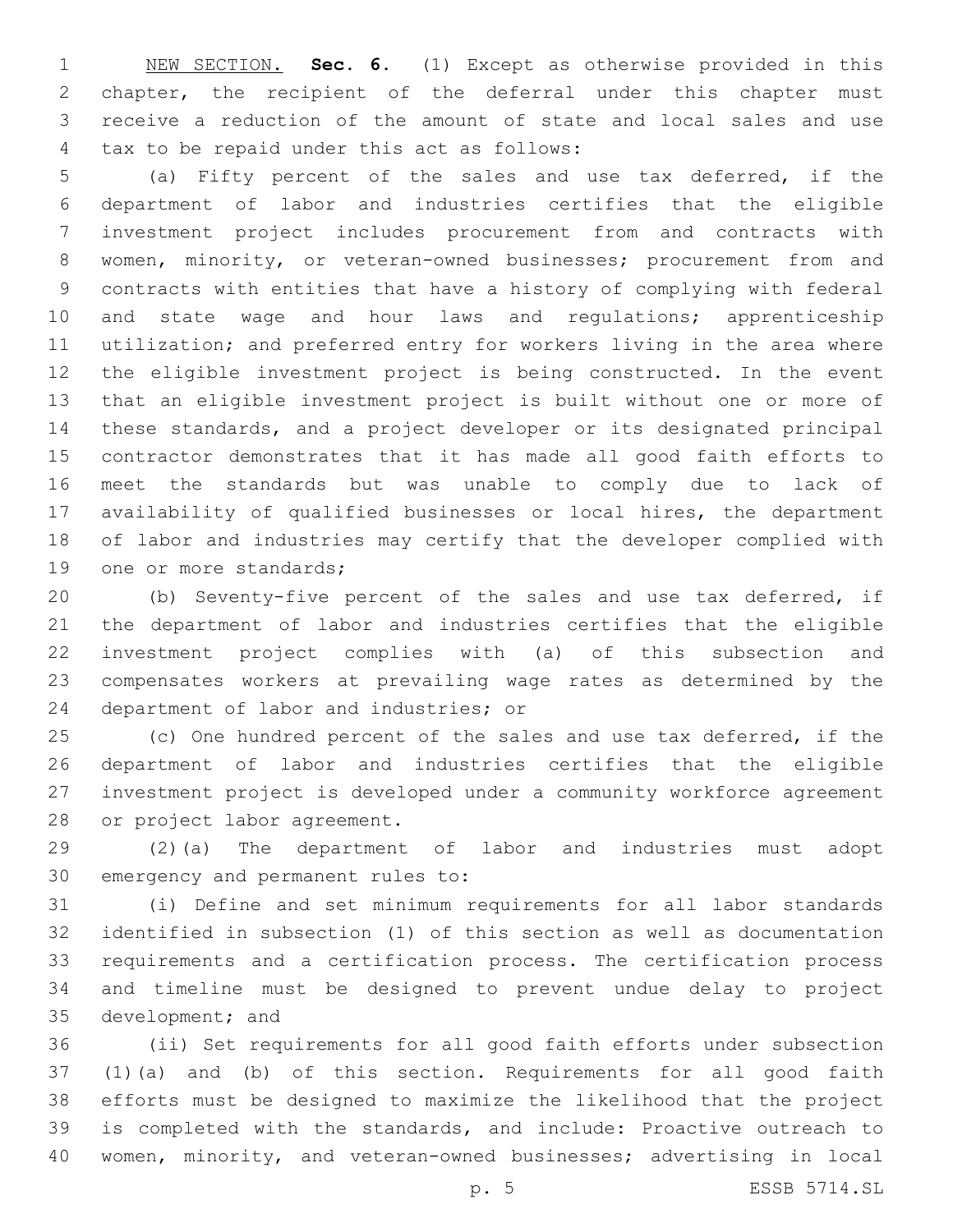community publications and publications appropriate to identified firms and with the office of minority and women's business enterprises; participating in community job fairs, conferences, and 4 trade shows; and other measures.

 (b) The standards for procurement from and contracts with women or minority-owned businesses under subsection (1)(a) of this section must include a requirement that the recipient of the deferral consult with the office of minority and women's business enterprises to develop a plan to meet the standards or good faith efforts. The requirements for good faith efforts must include the office of minority and women's business enterprises review to determine 12 compliance with the plan.

 (c) The labor standard for procurement from and contracts with veteran-owned businesses under subsection (1)(a) of this section must include a requirement that the recipient of the deferral consult with the department of veterans affairs to develop a plan to meet the standards or good faith efforts. The requirements for good faith efforts must include the department of veterans affairs review to 19 determine compliance with the plan.

 (d) The department of labor and industries must consult with the office of minority and women's business enterprises, the department of veterans affairs, and the Washington apprenticeship and training council in setting standards and good faith efforts.

 NEW SECTION. **Sec. 7.** (1) Except as otherwise provided in this chapter, the recipient must begin paying the deferred taxes in the second year after the date certified by the department as the date on which the eligible investment project has been operationally completed. The first payment of 12.5 percent of the deferred taxes is due on December 31st of the second calendar year after the certified date, with subsequent annual payments of 12.5 percent of the deferred taxes due on December 31st for each of the following seven years.

 (2) The department may authorize an accelerated repayment 33 schedule upon request of the recipient.

 (3) If the investment project is not operationally complete within two calendar years from the issuance of the tax deferral certificate, or if, on the basis of the tax performance report under RCW 82.32.534 or other information, the department finds that an investment project is not connected to the electrical grid and producing solar energy at any time during the calendar year in which

p. 6 ESSB 5714.SL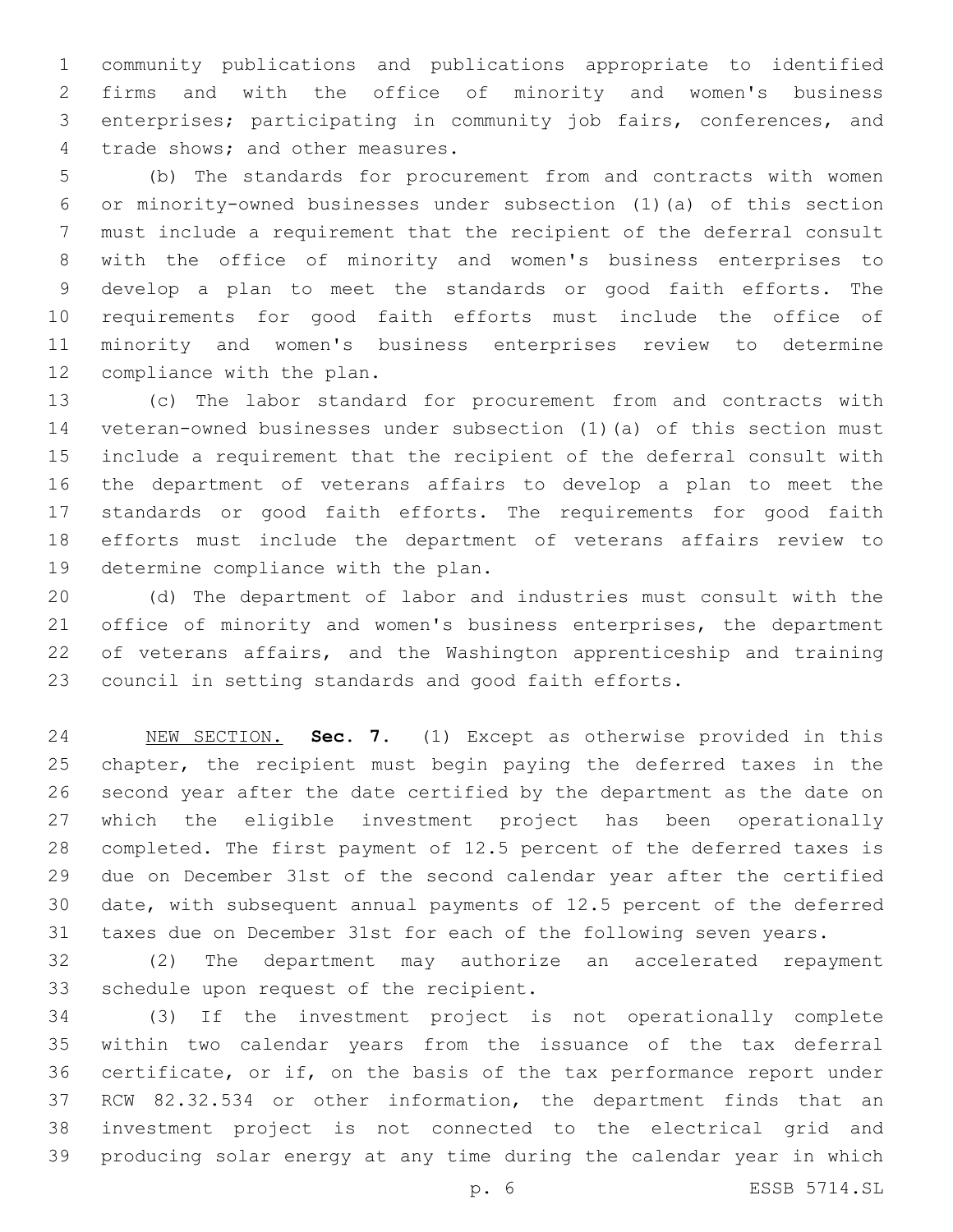the investment project is certified by the department as having been operationally completed, or at any time during any of the seven succeeding calendar years, a portion of deferred taxes is immediately 4 due according to the following schedule:

| 5               | Year in which  | Percent of deferred taxes |
|-----------------|----------------|---------------------------|
| $6\phantom{.}6$ | use occurs     | due                       |
| 7               | $\mathbf{1}$   | $100\,$                   |
| 8               | $\overline{2}$ | $100\,$                   |
| $\mathcal{G}$   | $\mathfrak{Z}$ | 87.5                      |
| 10              | $\overline{4}$ | 75                        |
| 11              | 5              | 62.5                      |
| 12              | 6              | 50                        |
| 13              | $\tau$         | 37.5                      |
| 14              | 8              | 25                        |
| 15              | 9              | 12.5                      |

 (4) The department must assess interest at the rate provided for 17 delinquent taxes, but not penalties, retroactively to the date of deferral for a recipient who must repay deferred taxes under this chapter because the department has found that an investment project is not eligible for tax deferral. The debt for deferred taxes is not extinguished by insolvency or other failure of the recipient.

 (5) Transfer of ownership does not terminate the deferral. The deferral is transferred, subject to the successor meeting the eligibility requirements of this chapter, for the remaining periods 25 of the deferral.

 NEW SECTION. **Sec. 8.** A lessor or owner of an eligible investment project is not eligible for a deferral under this chapter unless:

 (1) The underlying ownership of the qualified solar canopy vests 30 exclusively in the same person; or

 (2)(a) The lessor by written contract agrees to pass the economic 32 benefit of the deferral to the lessee;

 (b) The lessee that receives the economic benefit of the deferral agrees in writing with the department to complete the annual tax performance report required under RCW 82.63.020(2); and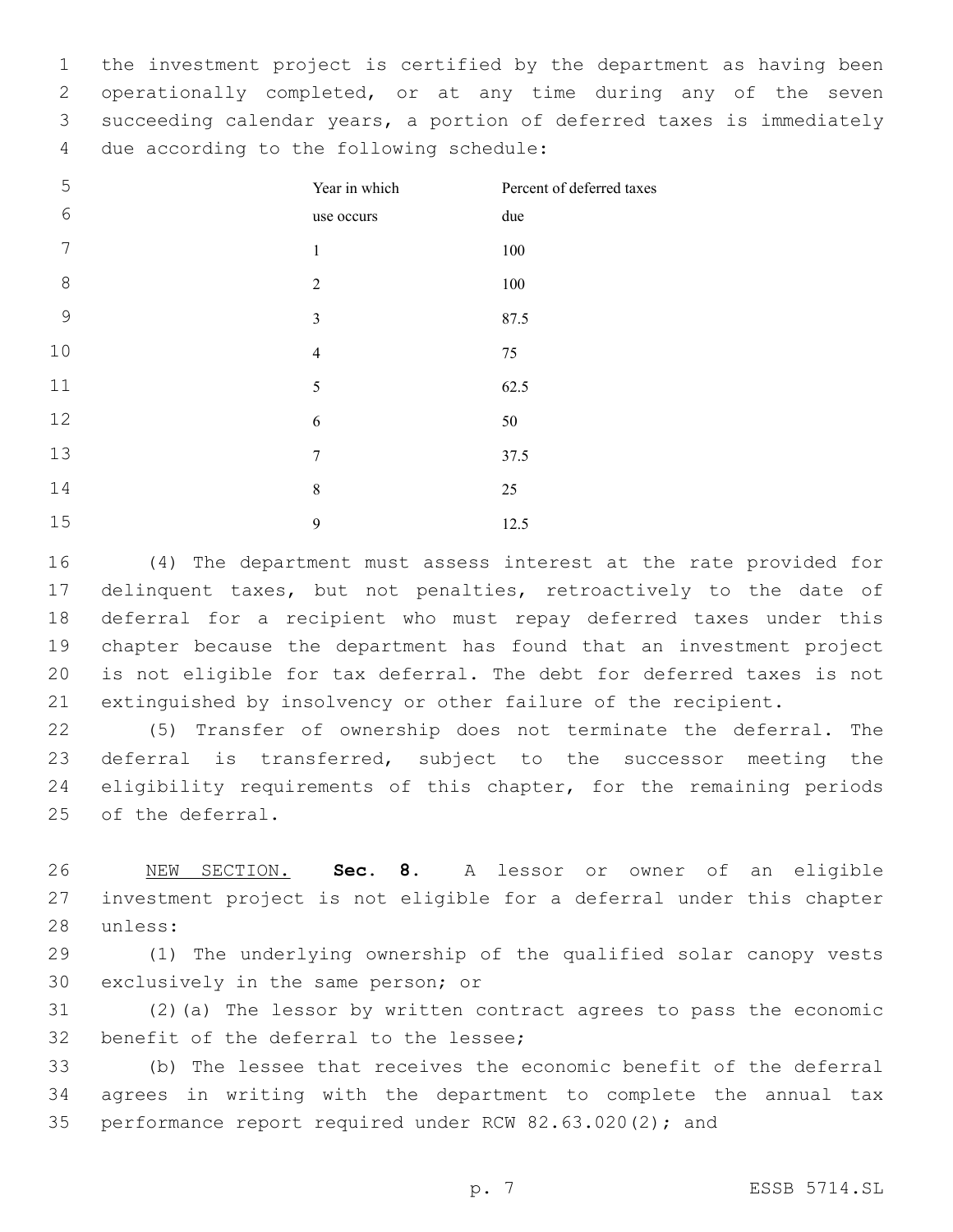(c) The economic benefit of the deferral passed to the lessee is no less than the amount of tax deferred by the lessor and is evidenced by written documentation of any type of payment, credit, or other financial arrangement between the lessor or owner of the 5 eligible investment project and the lessee.

 NEW SECTION. **Sec. 9.** This section is the tax preference performance statement for the sales and use tax deferral program 8 created in sections 4 and 7, chapter . . ., Laws of 2022 (sections 4 and 7 of this act). This performance statement is only intended to be used for subsequent evaluation of the tax preference. It is not intended to create a private right of action by any party or be used to determine eligibility for preferential tax treatment.

 (1) The legislature categorizes the tax preference created in this act as one intended to induce certain designated behavior by 15 taxpayers, as indicated in RCW  $82.32.808(2)(a)$ .

 (2) It is the legislature's specific public policy objective to incentivize the construction of solar canopies in the state of Washington in order to reduce greenhouse gas emissions from the electricity sector and boost overall electricity supplies as the state increases the electrification of transportation and powering 21 and heating buildings.

 (3) Pursuant to chapter 43.136 RCW, the joint legislative audit and review committee must review the sales and use tax deferral created in this act by December 31, 2030. The review must 25 specifically evaluate:

 (a) The number of solar canopies constructed in the state subject 27 to a sales and use tax deferral under this  $act$ ;

 (b) The average and total electric output of solar canopies 29 subject to a sales and use tax deferral under this act;

 (c) The total beneficiary savings from the tax preference created 31 in this act;

 (d) The estimated reduction in greenhouse gas emissions resulting from energy produced from solar canopies assuming an equivalent amount of energy would have otherwise been generated through the 35 combustion of fossil fuels; and

 (e) Any other metrics the committee finds relevant to the evaluation of the tax preference created in this act in meeting its 38 public policy objective.